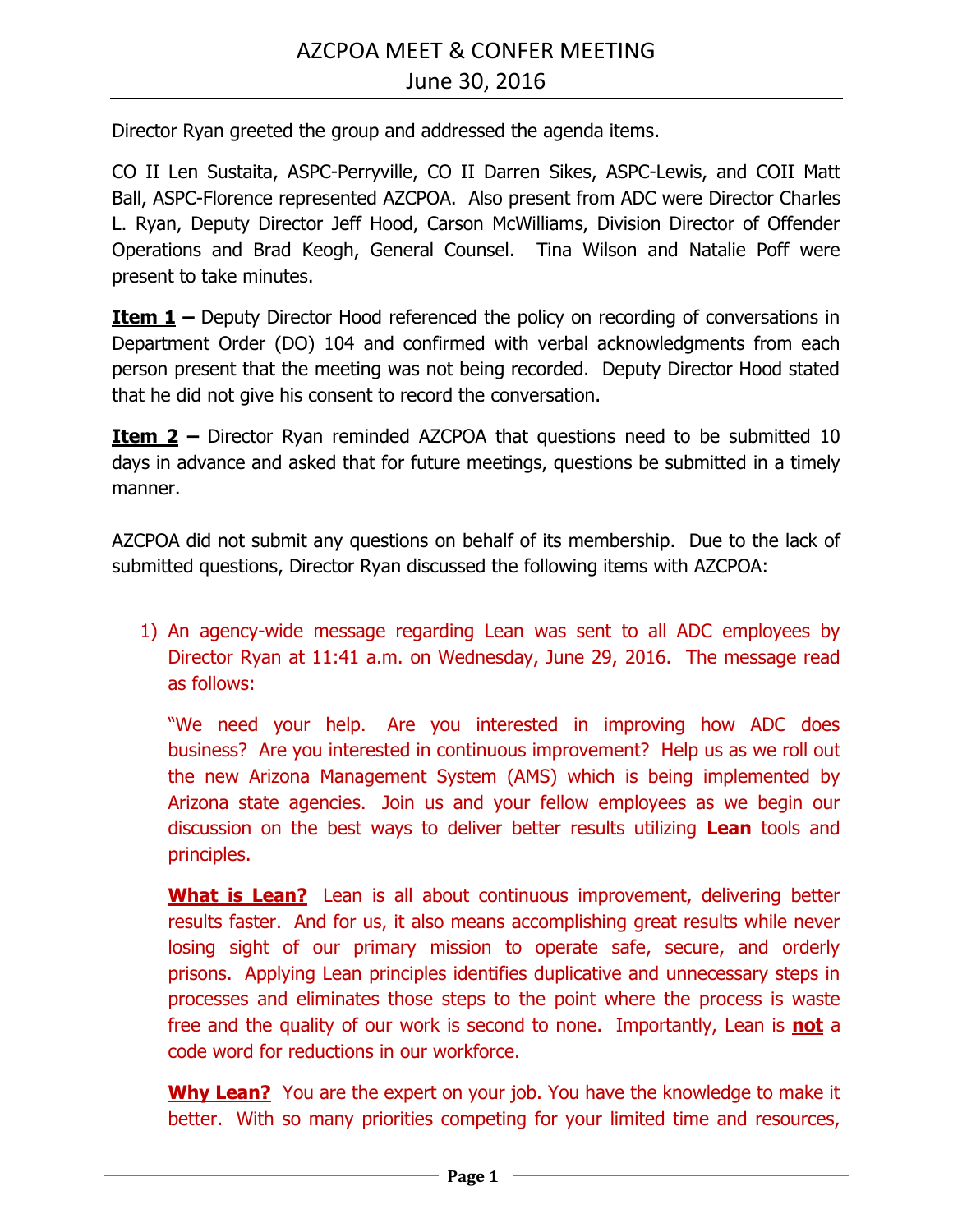we need efficient processes to get our work done. Lean tools and principles offer a way to do that – to focus and direct your knowledge to improve the job and the work environment. You deserve to come to work each day knowing your ideas are valued and motivated to find better ways to do your job – to increase your contribution to ADC and to the Arizona taxpayers. Let's identify these opportunities together. Let's continuously improve together.

**Where are we now?** A team of dedicated employees and supervisors has applied Lean principles to several projects over the past year, and has proudly reported significant reductions in the time it takes to hire a Correctional Officer and to complete the inmate intake process. Another project involving ADC and the Arizona Board of Executive Clemency is expected to achieve similarly impressive results. A Project Team consisting of members of our Executive Team, which includes the Office of Continuous Improvement, will now begin to plan our AMS framework and related performance measures. This team will reach out to employees at all levels for input and participation, and then will support and guide you as we journey forward together.

**Where are we going?** We will keep you informed with regular updates. We will seek your feedback along the way. Within the next two months, you will receive more information and training to help you better understand the Lean principles and their application to your work. Soon you will be requested to participate in a change readiness assessment, which is similar to our current employee engagement survey, but which will specifically focus upon developing our communication and training efforts to reinforce your direct involvement in the coming months.

It is time to open a new chapter for management. The AMS directly supports our ADC core values of **Professionalism**, **Responsibility**, **Integrity**, **Courage**, and **Efficiency** (**PRICE**) by increasing the worth and value of each task that is part of your roles and responsibilities. Looking at our work in this way ensures that every action counts. Together, with teamwork and collaboration, we will apply the AMS to the important work that we do for the citizens of the State of Arizona every day. The result will be a stronger workforce and a better environment for you to work in!"

2) In addition to the Lean initiative, Director Ryan explained that a shared vision statement for the State of Arizona will be forthcoming, as it is under final review in Governor Ducey's office. Once finalized, the vision statement will be published and shared.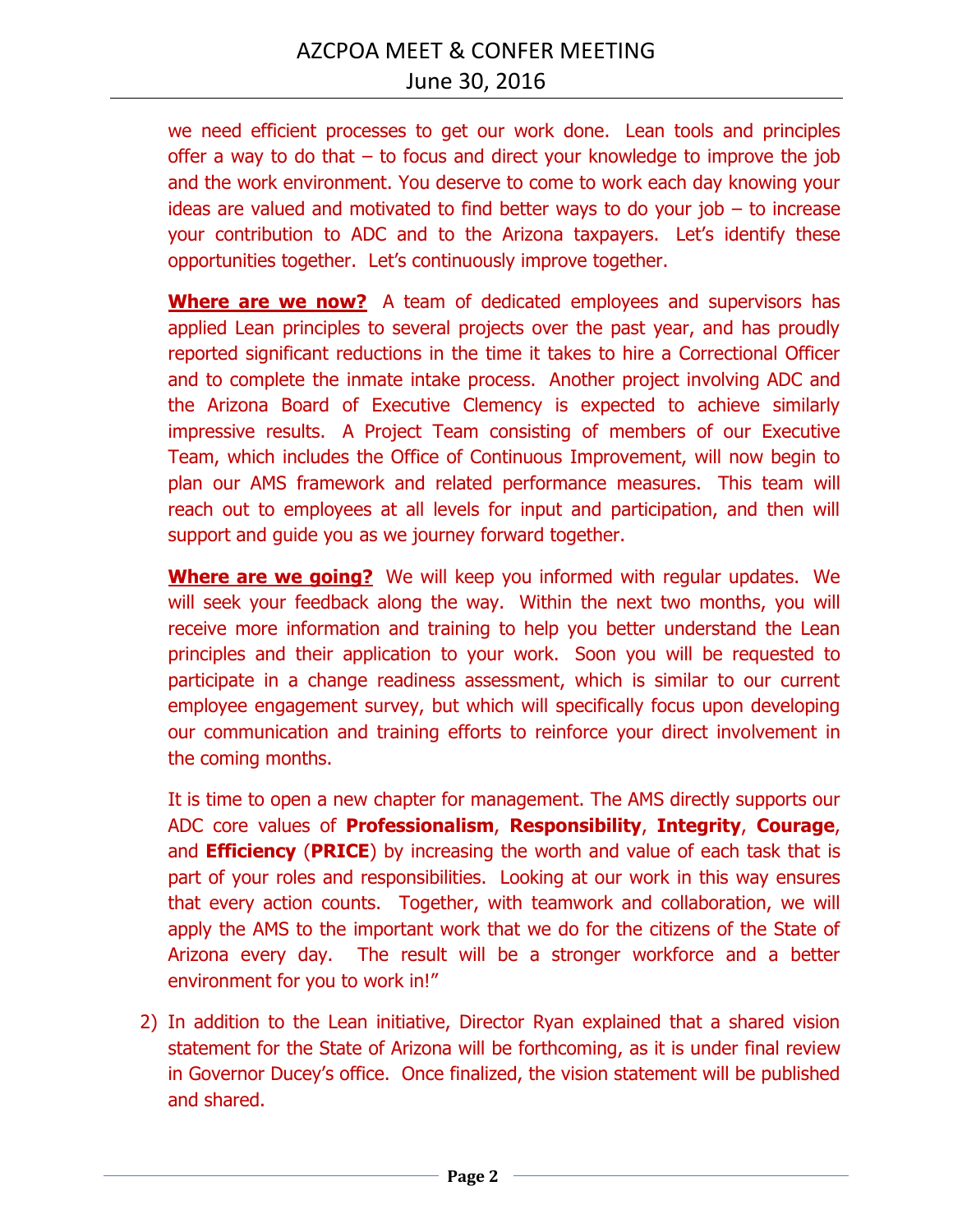- 3) Director Ryan advised that the Governor's office is working with consultant Mass Ingenuity to implement Lean processes based on John M. Bernard's book titled Business at the Speed of Now. The implementation will be statewide and will span over a period of six months; cascading down to line staff. The expectation is that we will experience a culture change over the next twelve to eighteen months as we adopt the principles of Lean and the AMS.
- 4) The Lean bulletin boards in the Director's conference room display the Lean Teams' accomplishments, including the RUSH recruitment time reductions. At the time that the RUSH recruitment efforts were evaluated using Lean, the Division was authorized for 6,640 CO positions and had 640 vacancies. Using Lean, the RUSH recruitment time was reduced by more than 50% and decreased the CO position vacancies to 480. This decrease in recruitment time was the result of eliminating wasteful steps in the recruitment process, such as conducting personal reference checks. Recently we have lost ground because of staff turnover, and as of this week our CO vacancies are at 602, with a loss of 100 officers over the past four weeks. We are now able to efficiently recruit, but we are unable to retain our staff due to competition in the market.
- 5) Director Ryan has had two conversations regarding the pay packages with staff from Governor Ducey's office. In support of the pay package, Director Ryan has also spoken with the Correctional Directors Association in regards to a nationwide survey regarding CO vacancies, salaries, and turnover; with specific focus placed on the Western Region and the State of Arizona. Currently, only New Mexico has a lower starting pay than Arizona in the western states.
- 6) In regards to Lean, Deputy Director Hood shared how the second Lean Team evaluated the Intake Processing at Alhambra. A key for the Lean Teams is to work with the people who do the job; they watch and observe how the work is performed to help determine wasted steps and opportunities for efficiency. Although the Intake Processing was considered to be as good as it could be, the Lean team was able to reduce the Intake Processing down to two and a half days. Another Lean Team is looking at how to shorten the process for warrants and getting technical violators in front of the Board of Executive Clemency to be heard. Lean is a new mindset that will be used by all state agencies. This is not a deadline but rather a journey; it is how we will do business.
- 7) In regards to DO 503, Employee Grooming and Dress, Director Ryan explained the importance of staff appearance in relationship to projecting a professional image. Specifically, we will address concerns with relaxed policy enforcement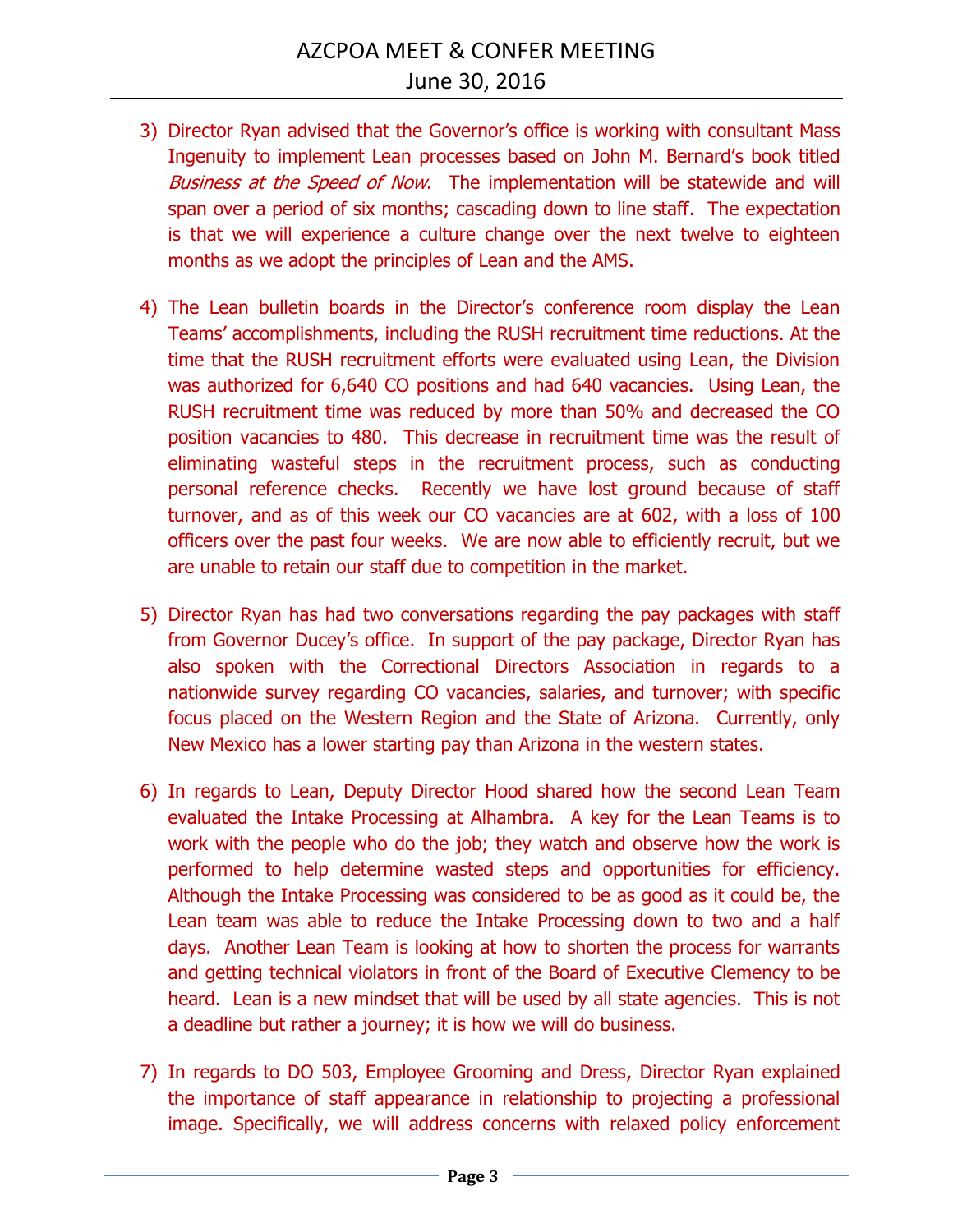consistently across the Division and concerns with facial hair; goatees and beards. The uniform policy is changing to not allow goatees or beards; it's a safety and OSHA issue for those who work in the CO series. Facial hair makes it difficult to pass a fit test and to properly wear a N95 mask. Within the next few months, the policy related to goatees and beards will be revised; no change in policy for mustaches and sideburns. When staff are crisp and look professional they are more respected by inmates and other staff. Division Director Carson McWilliams added that the Department has purchased forty-nine (49) mirrors that will be used by Shift Commanders to help address grooming and dress issues. Director Ryan stated that the sharpest looking officers are at COTA and those in the Honor and Color Guard.

8) Concerns regarding the uniform allowance as related to the forthcoming grooming and dress policy changes were raised. AZCPOA asked how positions that deal directly with painting and construction are supposed to maintain a clean and well-groomed image, as by definition, those positions often have tattered, stained and dirty clothes. Additionally, AZCPOA advised that coveralls were previously available to employees but were taken away. It was also stated that the uniform allowance often times goes toward other living expenses and not toward uniform replacements or repair as intended, largely in part because of the low wages paid and increasing cost of living expenses.

Director Ryan approved for coveralls to be reinstituted for those particular positions to better preserve their uniforms and to ultimately help ensure compliance with policy, which may take a couple of months to implement. Director Ryan advised the Department must ensure accountability of all coveralls for security purposes and that DO 503 related to Uniform Committee is under review.

9) Additional concerns regarding training were discussed, specifically regarding higher ranking staff who do not participate in Self Defense training.

Director Ryan advised that all correctional series employees must be trained regardless of rank.

10)AZCPOA brought up issues regarding all CO series staff working weekends to help balance shifts.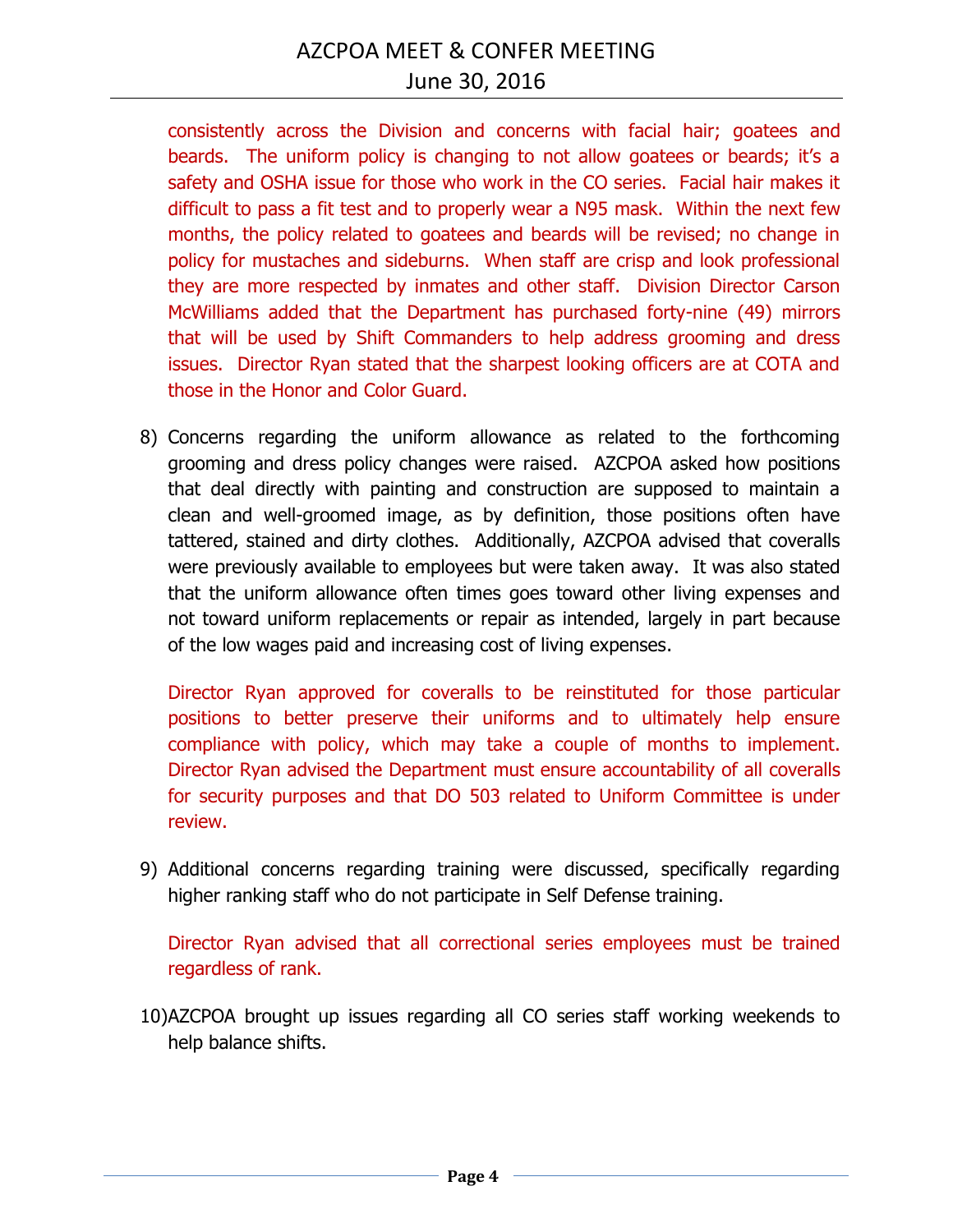Division Director Carson McWilliams confirmed that all of the CO series staff working weekends was not intended to backfill CO positions with weekends off. Mr. McWilliams will look into this further.

Division Director McWilliams subsequently discussed with the Wardens and it became necessary to balance shifts after several months of staff attrition.

- 11)Division Director Carson McWilliams advised that the Department is working toward shift management and enhancing rosters by adding CO IIIs. Director Ryan added that the Department is offering CO III jobs to civilian staff that were previously only offered by way of promotional opportunity. Now, civilians can obtain college degrees to become CO IIIs, bypassing the promotional process and thus increasing the candidate pool. These CO IIIs will be required to graduate through COTA.
- 12)Director Ryan confirmed that the refinance of MTC-Kingman prison will save the Department approximately \$77 million over the course of 9 years; \$8.7 million in savings per year. This is a result of lowering the current interest rate from 8.2% to 2.1%, with GEO assuming the contract. The State will take ownership on November 1, 2016. Director Ryan confirmed the following allocation of funding:
	- \$2.7 million CPI Health Services Contract
	- \$1.6 million Maricopa Release Center (excluding programs)
	- \$2.5 million GEO Management Contract

In addition, \$1.9 million has yet to be earmarked, but could fund part of a pay package.

13)AZCPOA asked for an extension to submit agenda items.

Director Ryan approved AZCPOA's request, allowing 14 days for agenda items to be submitted.

14)Deputy Director Hood advised the QEO of the reporting requirements as defined in DO 501, section 1.1.2, "Reporting - A QEO shall provide a report to the Director at the beginning of each fiscal year on July 1 which includes information on the number of current members; the names of elected officials authorized onduty allowance and any update to its by-laws." Deputy Director Hood provided an extension for the reporting this year; asking that the QEO submit its annual report by Friday, July 8, 2016.